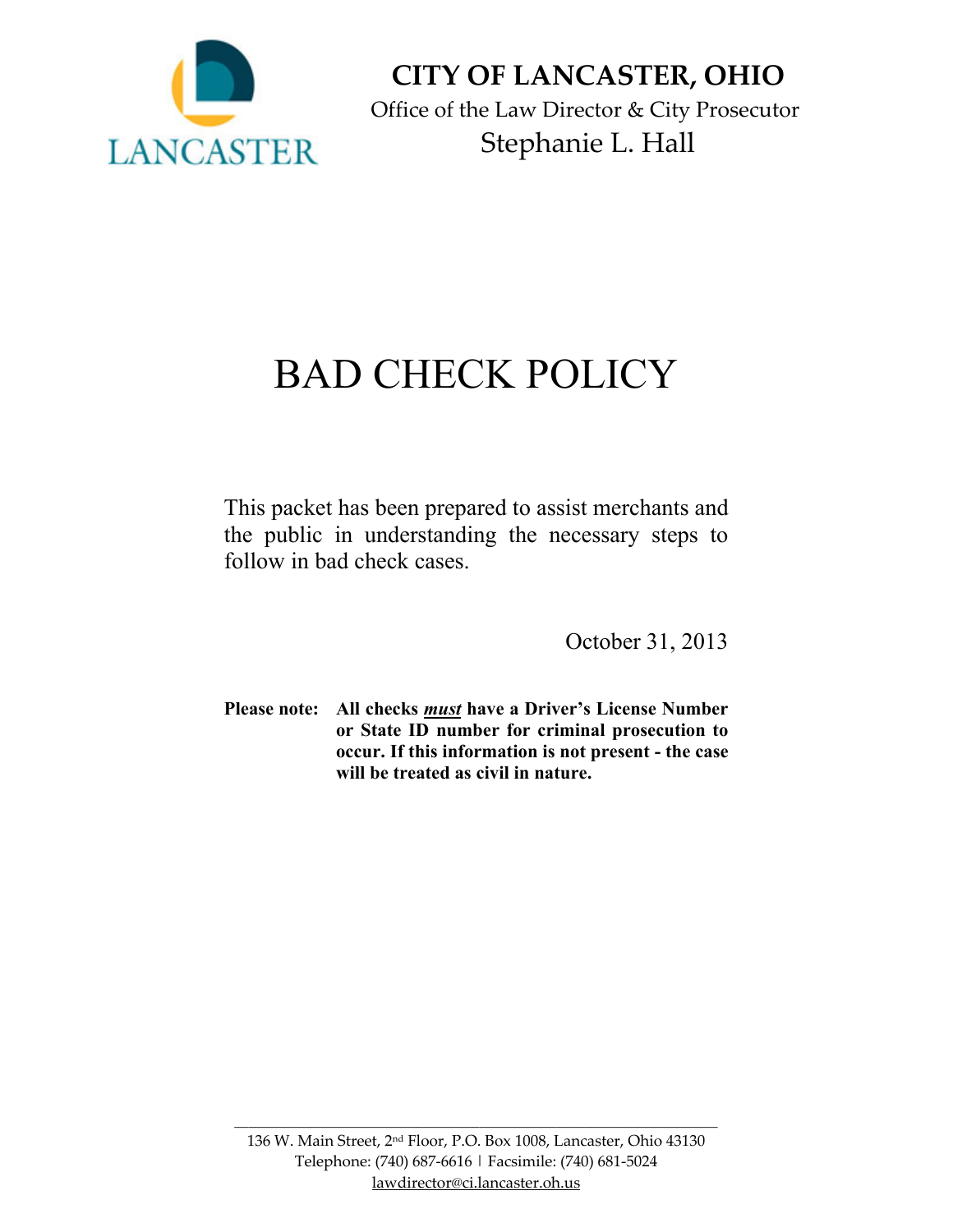## Law Director & City Prosecutor City of Lancaster Bad Check Policy

- I. Information to gather on all checks:
	- A. Merchants must collect on all checks received the following information from a State ID or Driver's License.
		- 1. Driver's license number or State ID number
	- B. All merchants should compare picture ID to check writer. Only person whose name appears on check should sign check.
- II. To prosecute for writing a bad check under Ohio Revised Code 2913.11, a merchant must meet the following requirements.
	- A. Check Amount/Penalty/Contact Person
		- 1.  $$1.00$   $$999.99$   $(M-1)$  Contact City Law Director's Office
		- 2. \$1,000.00 -\$4,999.99 (F-5) Contact Law Enforcement Agency
		- 3. \$5,000.00 -\$99,999.99 (F-4) Contact Law Enforcement Agency
		-
	- B. Type of Check
		- 1. **Insufficient Funds**
			- a. Use this policy
		- 2. **Closed Account**
			- a. Use this policy
		- 3. **No Account**
			- a. Use this policy
		- 4. **Stop Payment**
			- a. Civil matter Contact Fairfield County Municipal Court Small Claims Division or with your own civil attorney
		- 5. **Payroll Check**
			- a. Civil matter handled through Fairfield County Municipal Court Small Claims Division or with your own civil attorney.
		- 6. **Two Party Check** 
			- a. Civil matter handled through Fairfield County Municipal Court Small Claims Division or with your own civil attorney
	- C. Steps Prior to Prosecution
		- 1. No account file a police report and bring the check and police report to the Prosecutors Office.
		- 2. Insufficient Funds/Closed Account
			- a. Send a 10-day Notice of Dishonor by **certified/restricted** mail to check writer
				- 1. See Exhibit A, attached for a draft Notice of Dishonor
				- 2. The check writer must personally sign for the Notice of Dishonor
				- 3. You must print, or type "Address Service Requested" on the Notice of Dishonor mailing envelope so that the U.S. Postal Service will automatically provide you with any forwarding address on file for the check writer in the event he/she moved.
				- 4. If the Notice of Dishonor is returned to you with a new address for the check writer, then re-send the Notice of Dishonor by certified/registered mail to the new address provided.
- 
- 
- 
- 4. \$100,000.00 plus (F-3) Contact Law Enforcement Agency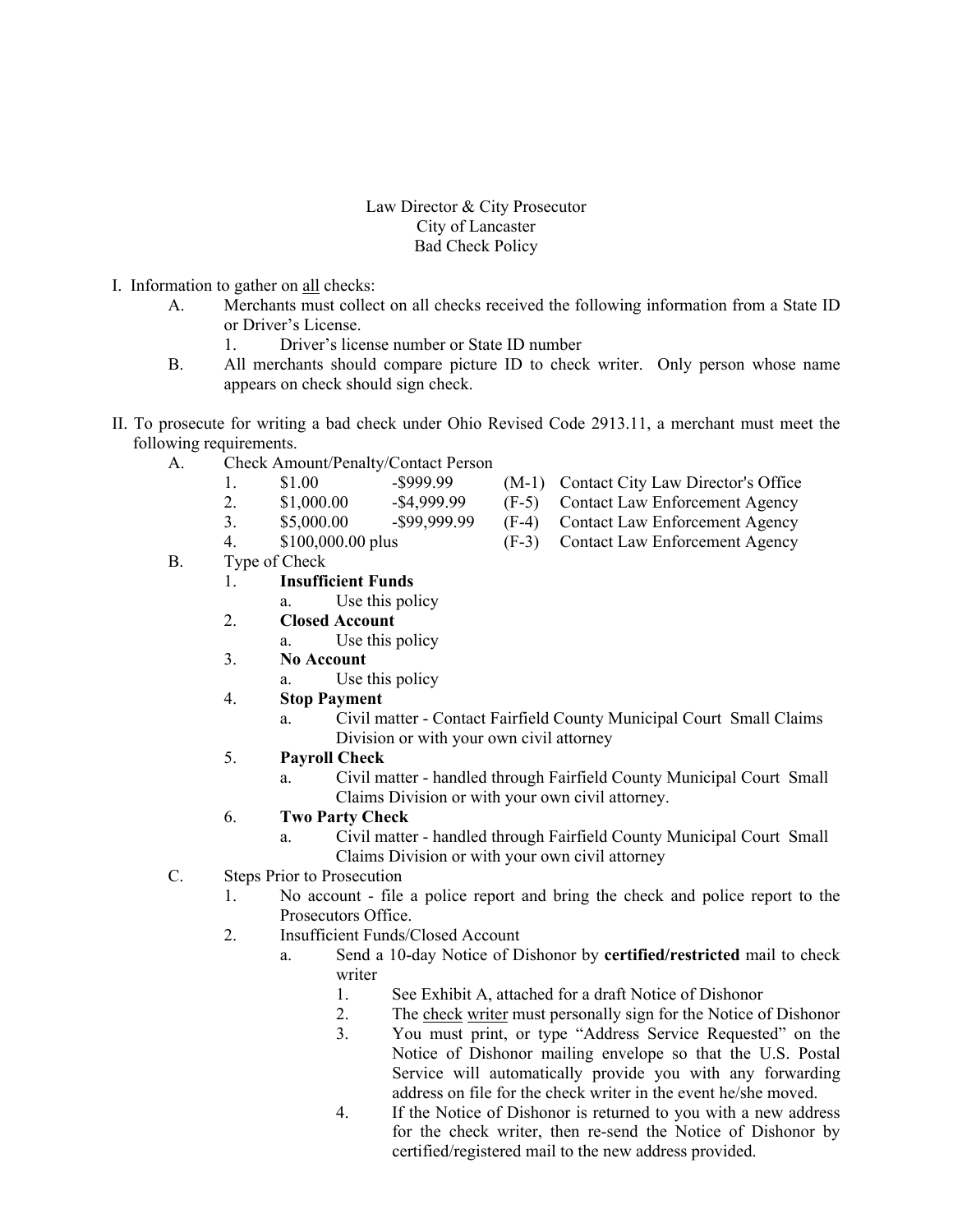- b. Once a case is filed, the case *will not* be dropped *even when payment is made*. *Do not advise check writer that the case can be dismissed.*
- c. If you are unable to get service of the Notice of Dishonor, you may attempt personal service. Personal service consists of handing the notice to the check writer. Please document:
	- 1. Who served notice of dishonor (must be served personally on check writer).
	- 2. When and where Notice of Dishonor was served.
	- 3. Keep copy of Notice of Dishonor.
- d. Service of Notice Impossible
	- 1. Insufficient Funds Check
		- a. If you are unable to serve the Notice of Dishonor, prosecution is **not** possible.
		- b. You may contact a process server to attempt service of the Notice of Dishonor (you may check with our office for a list of process servers).
	- 2. Closed Account Check
		- a. If you are unable to serve the Notice of Dishonor, the Prosecutor will examine for the possibility of prosecution. It is the ultimate decision of the Law Director & City Prosecutor's Office on whether to proceed. Preference will be given to cases where service was obtained on Notice of Dishonor.
- e. Successful Notice Served
	- 1. Prepare the following documents for the Prosecutor's Office:
		- a. Actual Check
		- b. Notice of Dishonor (Exhibit A)
		- c. Proof of Service
		- d. Completed Bad Check Affidavit (Exhibit B)
	- 2. Bring information listed above to Law Director's Office during office hours Monday - Friday 8:00 a.m. - 4:30 p.m.
		- a. If the office is closed, please come back during office hours.
- f. Criminal Prosecution
	- 1. You will be required to attend pretrial and trial dates.
	- 2. If check writer pleads guilty, they will be ordered to repay you as a term of probation. For questions about repayment, contact Municipal Court Probation Department at 687-6686.
- 3. Please note, for larger checks of \$250.00 or more, we will work with you on problems that you may have and attempt to assist in putting together a successful criminal case. However, the decision to prosecute is ultimately the determination of the Law Director  $& City$  Prosecutor's Office.
- III. Alternative collection methods (in cases where there isn't prosecution)
	- A. File in small claims court.
	- B. Turn over to collection agency.
- IV. The Law Director's Office maintains a list of local process servers if you are unable to locate one. The